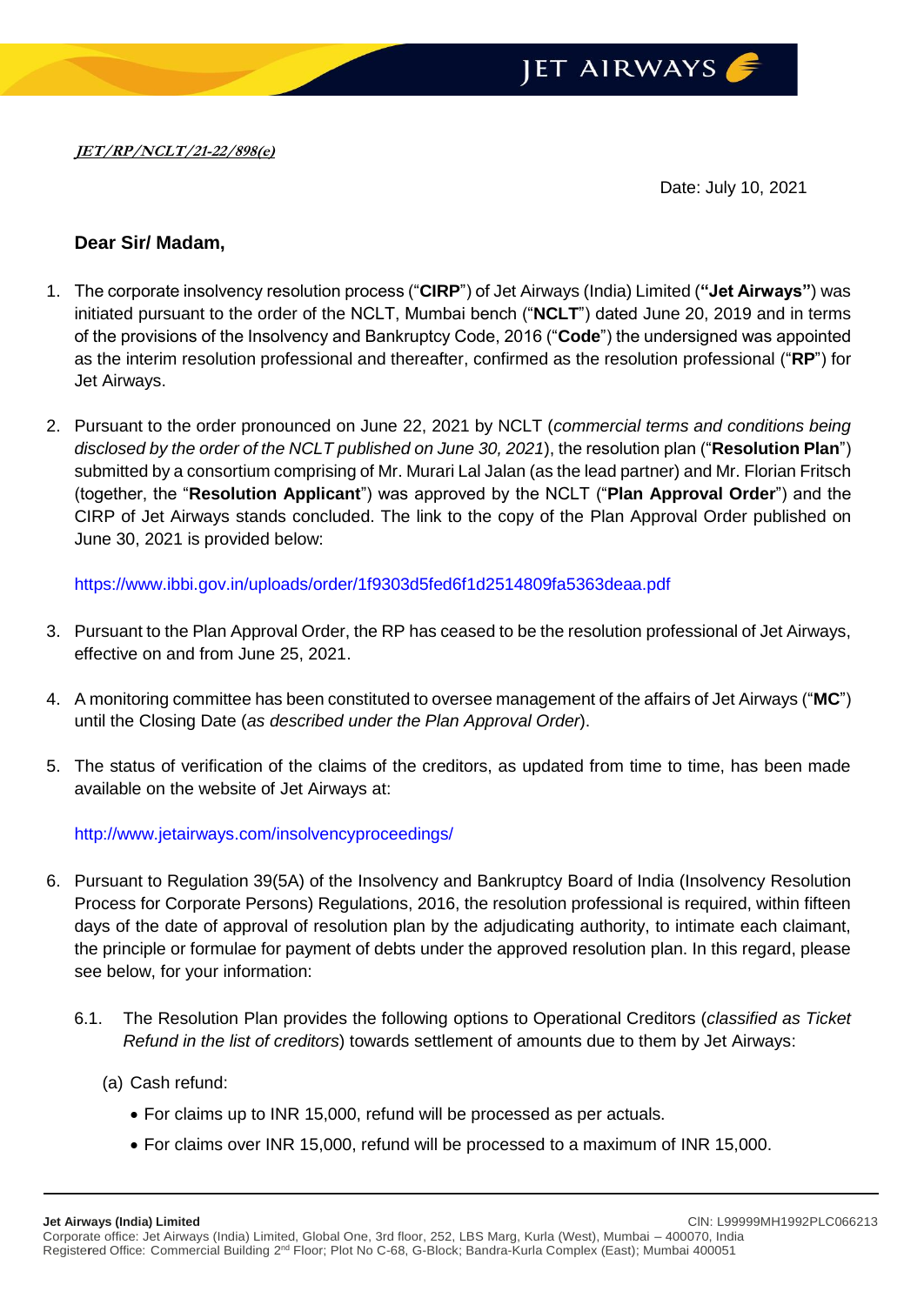## JET AIRWAYS

## **OR**

- (b) Credit for future tickets:
	- For claims up to INR 15,000, credit for future tickets will be provided as per actual admitted claim amounts.
	- For claims above INR 15,000, credit for future tickets will be provided subject to a maximum of INR 15,000.
	- Credit for future tickets will be issued in the form of redeemable vouchers in the multiples of INR 1,000/- (equivalent to INR 1,000 worth of credit for future tickets).
	- Vouchers will be transferable in nature (prior to issuance of any ticket). No tickets will be transferable in nature.
	- Vouchers can be redeemed against more than 1 (one) ticket.
	- The window period of future credit shall be one year from the Effective Date. The beneficiaries shall however, get themselves registered within 180 days from the Effective Date (*as defined in the Plan Approval Order and described below*) to avail the facility.
- 6.2. Note that no claims relating to lost Jet Privilege Miles will be entertained.
- 6.3. The operational Creditors (i.e Ticket Refund Claimants) will be paid within 175 days from the effective date.
- 6.4. The total amounts allocated/proposed to be paid to Operational Creditors (Excluding Workmen & employees but including Ticket Refund claimants) will be subject to the maximum amount of INR 10 Crores, to be paid to such creditors (collectively including operational creditors for ticket refunds) towards settlement of all their total outstanding dues.
- 6.5. The Resolution Plan provides that the Resolution Applicant does not propose to pay any amounts against claims made by related parties of Jet Airways, subject to payments mandatorily required to be made as per the provisions of the Code, such as payments of minimum amounts towards dues of the operational creditors, which will be made out of the total funds proposed to be paid to the operational creditors.
- 6.6. This proposal is also more particularly explained in the Plan Approval Order.
- *6.7.* Please also note that the Plan Approval Order states that the Effective Date will be the date of fulfilment of all the conditions precedent as stated in the Resolution Plan and if the Resolution Applicant/ Jet Airways fails to secure fulfilment of all the conditions precedent as stated in the Resolution Plan, it would be at liberty to approach the NCLT for appropriate orders with respect to the extension of timeline.